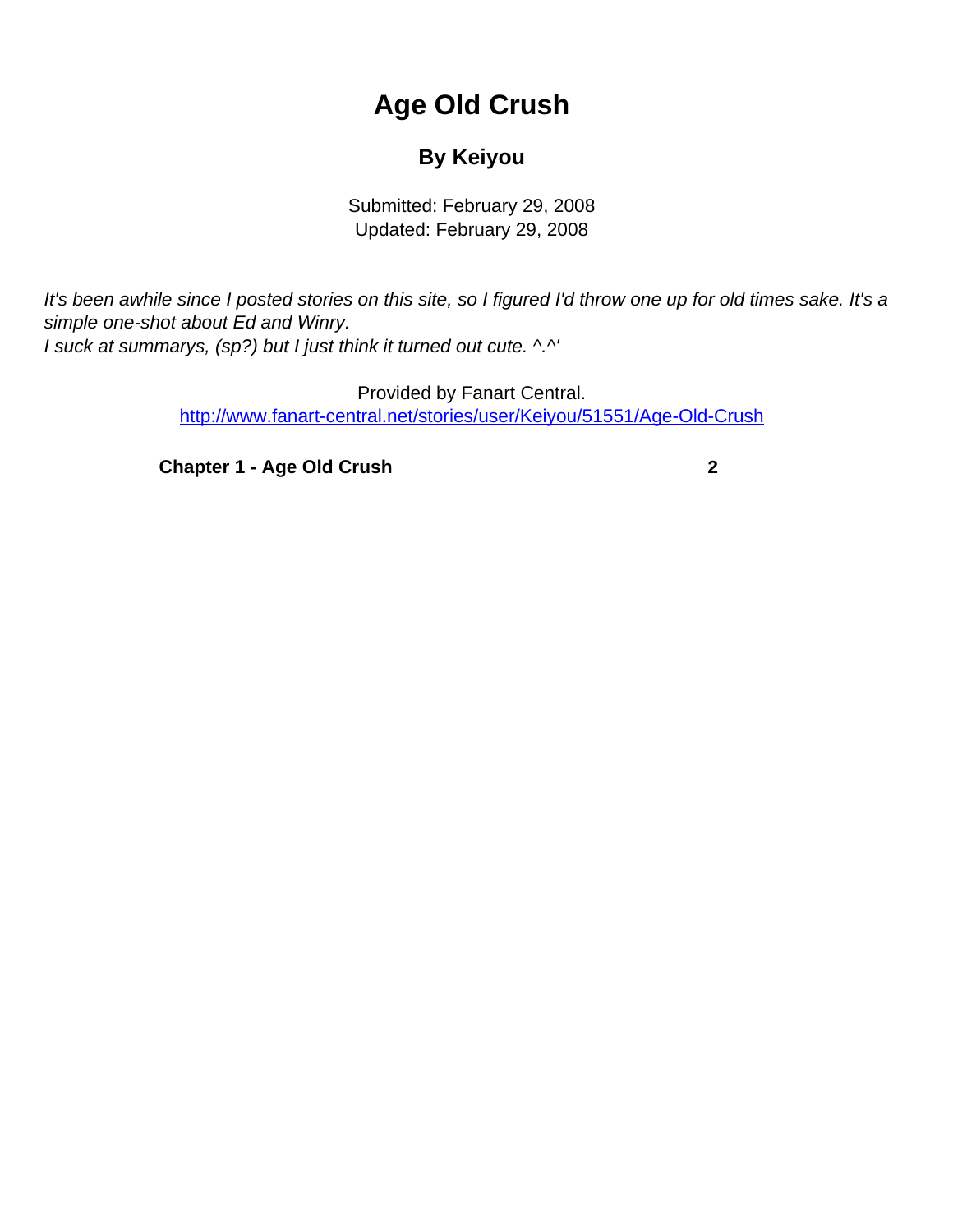## **1 - Age Old Crush**

<span id="page-1-0"></span>K: This piece was something I posted in a challenge story. Truthfully I don't think I did the challenge right…and I love how this turned out so I decided to post it as a one-shot on here.

Enjoy.

So far it was a dark and stormy night, which led to an equally dark and stormy morning in which a pissed off looking blond sat befuddled and hurt.

All night he'd waited. She'd said she was going to meet him here, in some small fancy six corner pavilion that adorned the equally small park in Risembool.

That was before it rained. Before he realized he' been stood up.

Rechecking his watch; it was well past three thirty in the morning, and the rain surrounding and cascading on the sad excuse of a shelter.

He wanted to go back to the house.

He didn't dare. His stubbornness echoing in his nerves like his limbs were acutely aware that going back meant he'd have to admit he was wrong...

And that she was right.

That stupid blond girl he called a friend. His mechanic. His so called advice giver.

Mrs. 'I'm-telling-you-Abigail-hasn't-changed-she'll-forget-you-' girl.

And the sad thing about it all was; the stupid blond was right.

But like hell he would admit it.

He couldn't go back.

Not like this, a cold and shivering easily-led rube, with her rubbing it in his face.

Ed wrapped his arms around himself, realizing he was cold.

How could he be so stupid.

Abigail really was the same mean red head girl that picked on him and Al when they were kids. Mostly Al, in which Ed had to occasionally jump in as protector.

It wasn't that this girl was a hard core bully, she was more or less a teaser. she knew she was beautiful and used it to her advantage whenever she got the chance.

The sorry thing was that she is good looking, if only on the outside. Ed had harbored a long forgotten crush that had only resurfaced just yesterday after running into her while touring his old hometown with Al and Winry as company.

How was it he had let himself be so swayed to believe this same mean and hateful girl would have changed?

Again, how could he be so *damn* stupid.

Not a big loss; of course. It was just humiliating.

"Edward!"

Ed looked up, a feminine voice had rang out from the sweltering rain. Only it didn't belong to the callous red head.

It was someone more familiar... and blond.

Winry Rockbell ran into the pavilion, her hair and clothes soaked from the downpour. She paused in